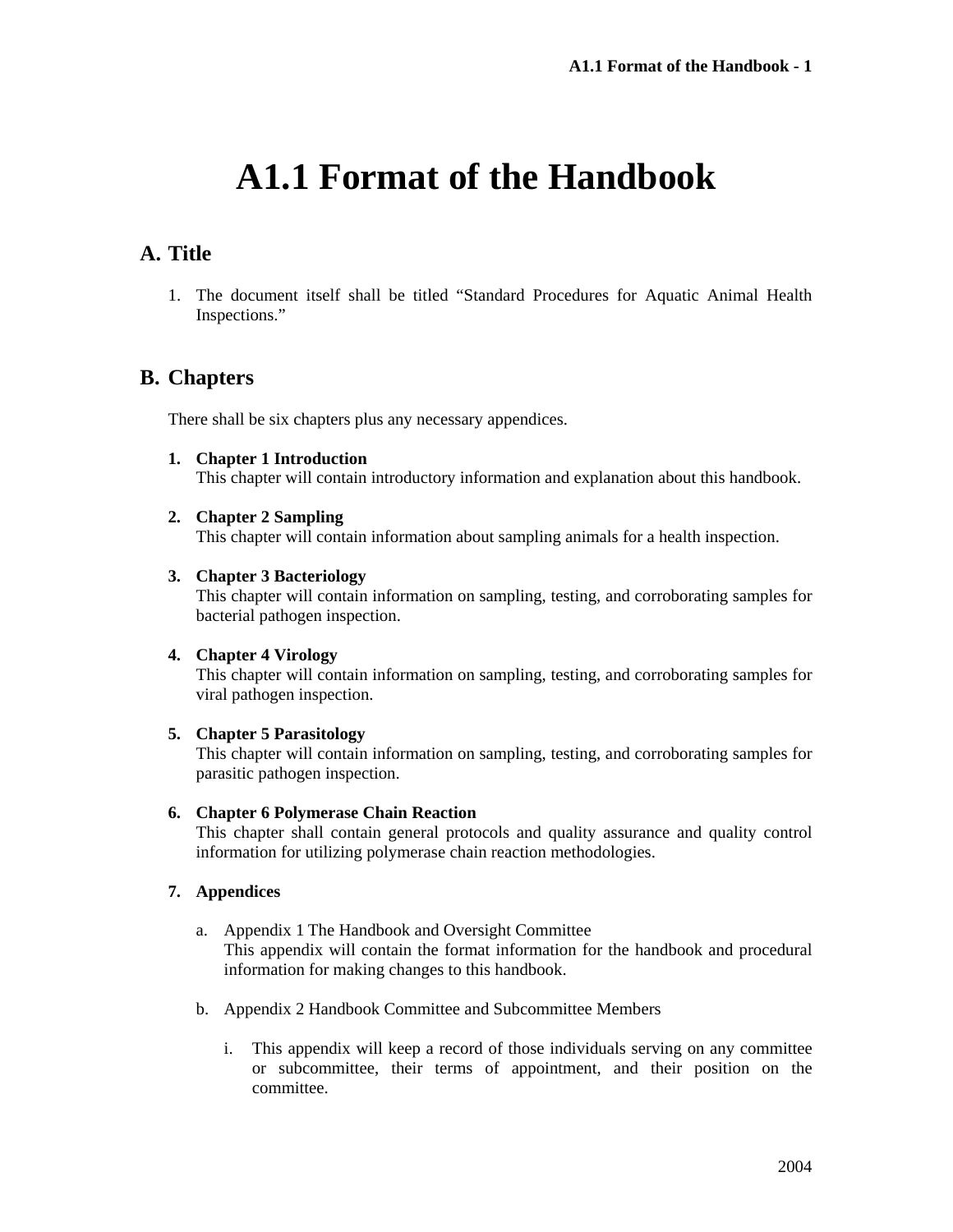- ii. The construction of this appendix shall be as follows:
	- *1.* Each subchapter of this appendix will represent one year.
	- *2.* Each committee member will be listed as a section within the subchapter of the appendix.
	- *3.* Their position on the committee will then be listed as an item under their section.
	- *4.* Subcommittee members will be listed as items under the committee member that chairs the subcommittee on which they serve.
	- *5.* Entries will include the name, title, and affilitiaion of the individual.
- c. Appendix 3 Position Statements

This appendix will keep a record of all discussions by those individuals serving on any committee or subcommittee, their terms of appointment and their position on the committee. The construction of this appendix will be as follows:

- i. Each subchapter of this appendix will represent one chapter in the handbook.
	- *1.* Introduction will be Appendix 3.1.
	- *2.* Sampling will be Appendix 3.2.
	- *3.* Bacteriology will be Appendix 3.3.
	- *4.* Virology will be Appendix 3.4.
	- *5.* Parasitology will be Appendix 3.5.
	- *6.* Polymerase Chain Reaction (PCR) will be Appendix 3.6.
	- *7.* Appendix 1 changes will be documented in Appendix 3.7.
- ii. Each submission will be a section within the appropriate subchapter of the appendix.
- iii. Each position statement and the resultant changes will then be listed as items under their section.

## **C. Layout**

The layout of the document will be as follows:

- 1. The format will be in outline form.
	- a. The alphanumeric system will be: 1.2, **A**, 1, a, i, *1*, *a, i*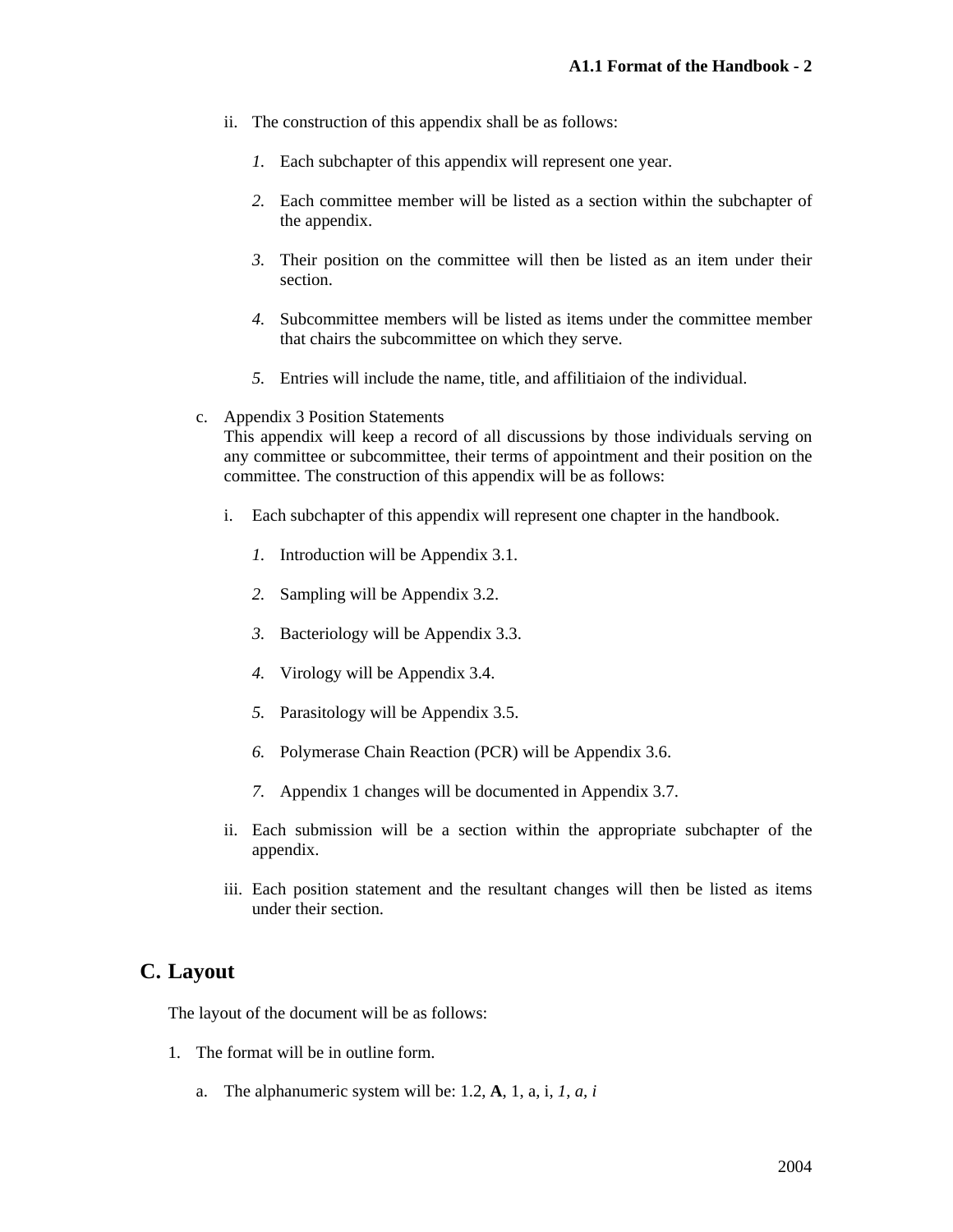- b. Appendices will be also be in outline format with an "A" being placed before the appendix number.
	- i. Appendix 3 of the entire document would be titled and referenced as (A3).
	- ii. Appendix 2 of chapter 3 would be titled and referenced as (3.A2).
- 2. Chapter Structure
	- a. Each chapter will have its own references.
	- b. Each chapter will have its own appendices.
	- c. Chapters 1 (Introduction), 2 (Sampling), 6 (Polymerase Chain Reaction (PCR)) and the appendices are to serve as references for the other chapters.
- 3. References to other sections within the handbook will be in the same alphanumeric form as the outline.
	- a. **Example:** Reference (1.2.C.3.a) will be found in chapter 1, subchapter 2, section C, number 3, item a.

### **D. Stringency**

- 1. The appropriateness of methodologies shall be determined based on several factors to make these protocols realistic to accomplish.
	- a. The sensitivity of the assay.
	- b. The specificity of the assay.
	- c. The cost of the assay.
	- d. Availability of reagents.
	- e. Availability of technology.
	- f. Manpower requirements.
- 2. All methods and protocols provided in this handbook shall be referenced and scientifically defensible.
- 3. The incorporation of additional pathogens into this handbook shall be contingent on the availability of appropriate screening and COROBERATIVE tests, and because such tests are commonly required by fish health regulators.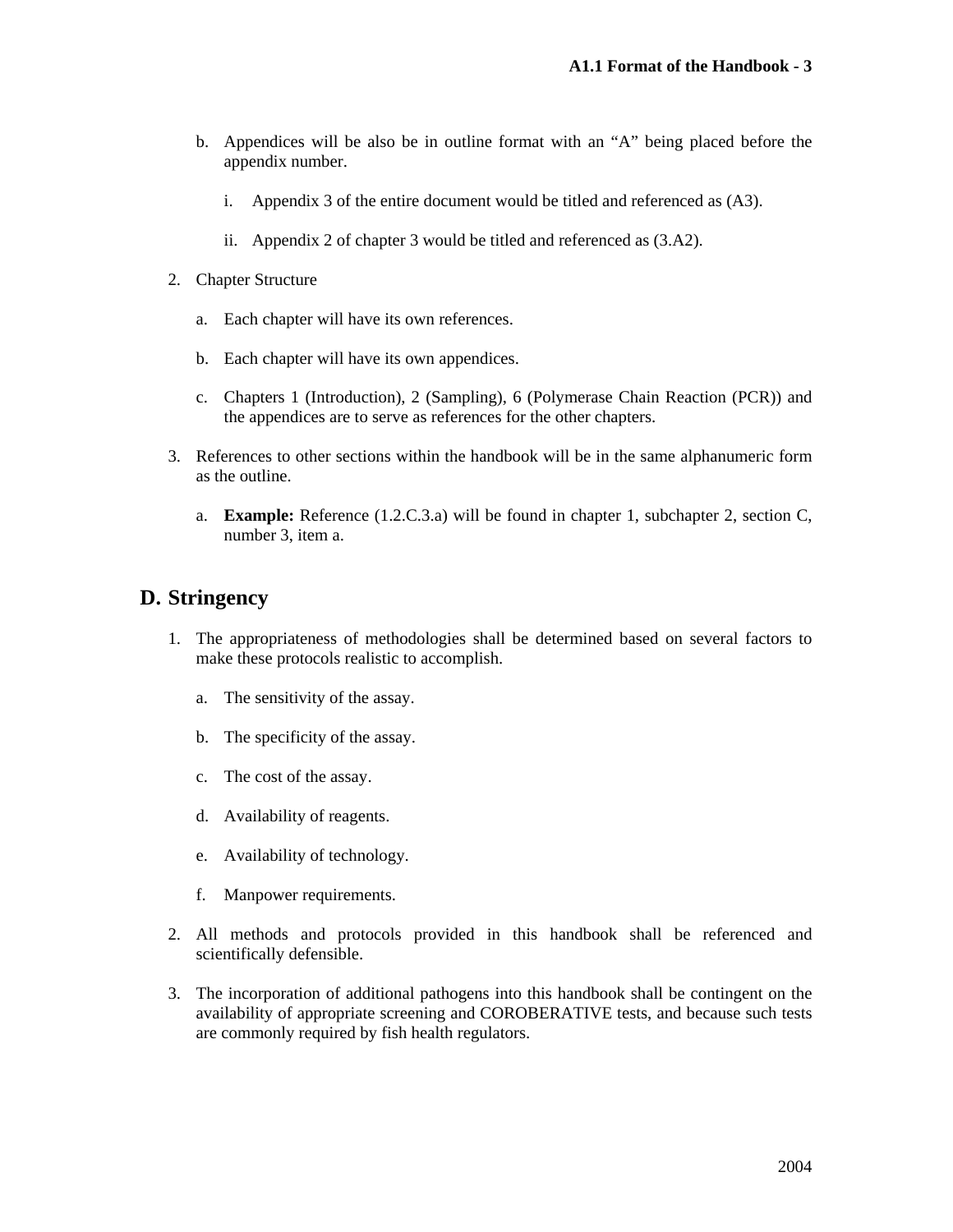### **E. Maintenance of the Handbook**

#### 1. **Handbook Revision and Oversight Committee**

- a. Annual review as requested by open invitation (see process below).
- b. Physical possession of the electronic editable version of the handbook in Microsoft Word 2000 format and Adobe PDF format.
	- i. This shall be held by four individuals as follows:
		- *1.* Handbook Revision and Oversight Committee Co-chair, United States Fish and Wildlife Service Representative.
		- *2.* Handbook Revision and Oversight Committee Co-chair, American Fisheries Society – Fish Health Section Representative.
		- *3.* United States Fish and Wildlife Service National Fish Health Coordinator or their duly appointed representative.
		- *4.* Chairman of the American Fisheries Society Fish Health Section or their duly appointed representative.
- c. Maintain an appendix of position statements to keep track of discussions so as not to revisit issues that have been previously decided when no new information has come available.
	- i. Changes to the handbook shall be recorded as well, so the specifics of any given change can be examined in the future.
	- ii. Dissenting opinions shall be included in the position statements as well.

## **F. Distribution of the Handbook**

- 1. New versions of the handbook shall be made available by June of each year.
- 2. Electronic Distribution (Non-Editable) PDF Format
	- a. CD Rom distribution of current version.
	- b. Web site
		- i. Initial distribution.
		- ii. Yearly updates.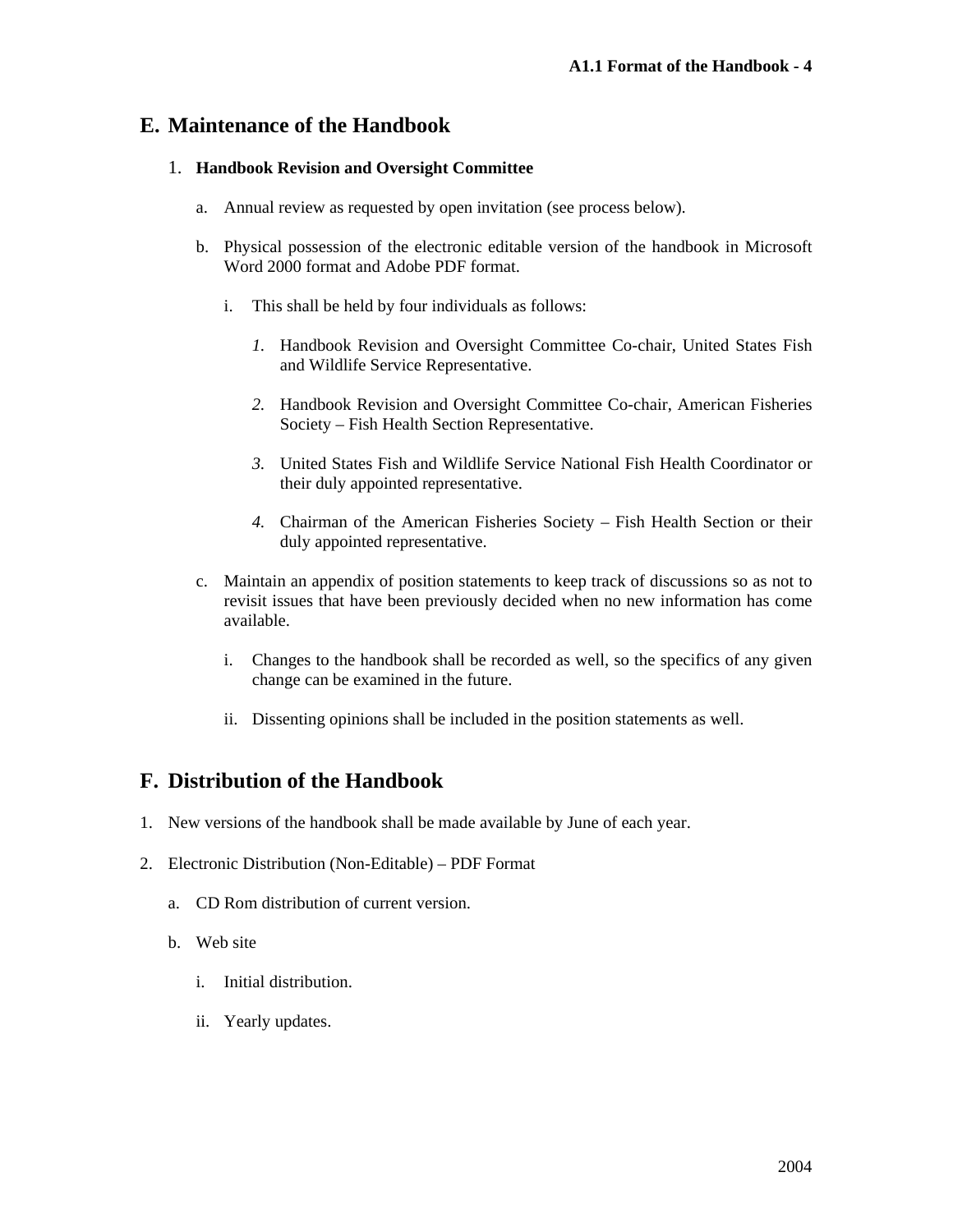# **A1.2 Handbook Revision and Oversight Committee**

### **A. Committee Construction**

- 1. The handbook revision and oversight committee shall consist of eight people.
	- a. Three (3) from the U. S. Fish and Wildlife Service.
	- b. Three (3) from the American Fisheries Society Fish Health Section.
	- c. United States Fish and Wildlife Service National Fish Health Coordinator or their duly appointed representative (Ex-Officio).
	- d. Chairman of the American Fisheries Society Fish Health Section or their duly appointed representative (Ex-Officio).
- 2. The committee will be co-chaired by one individual from each organization.
- 3. The terms of these committee members shall be three consecutive years.
	- a. Terms shall begin two months prior to the individuals first annual meeting (July).
	- b. Terms shall conclude 10 months after the individuals third consecutive annual meeting (July).
	- c. An individual may not serve on the committee again once their three-year term has expired, unless a period of two years has elapsed.
- 4. Each committee member will rotate through the committee as follows.
	- a. Year one in-coming member.
	- b. Year two co-chair.
	- c. Year three outgoing member.
	- d. This rotation will allow for continuity from year to year.
- 5. New committee members shall be invited to join the committee by the new committee co-chairs ninety (90) days prior to the annual meeting (June).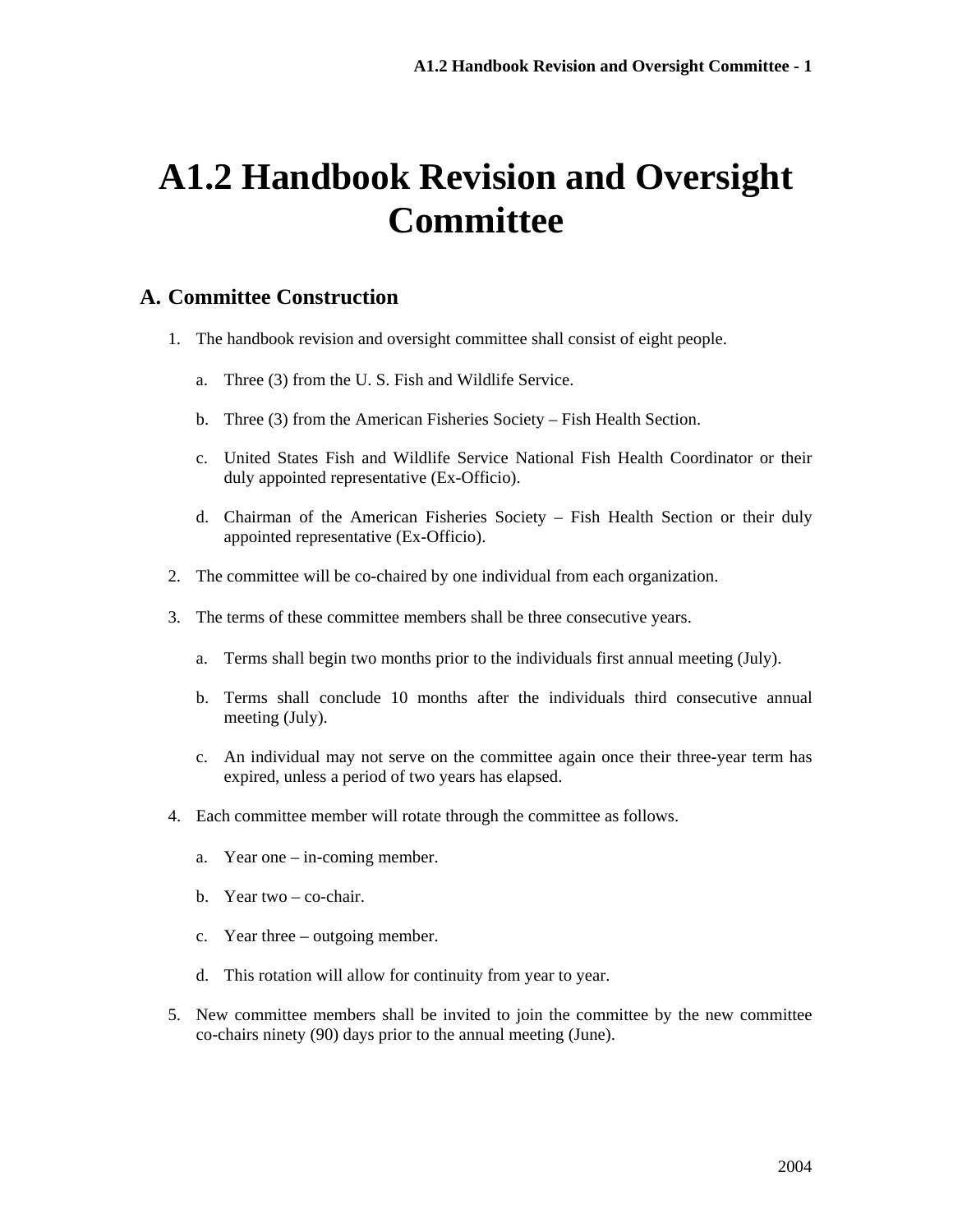## **B. Committee Function**

- 1. The Handbook Revision and Oversight Committee for each year shall hold its initial meeting in September.
- 2. At least 2/3 of the committee must be present to make official decisions.
- 3. The Handbook Revision and Oversight Committee shall address all requests for revision of the handbook.
- 4. The Handbook Revision and Oversight Committee shall keep the handbook current and shall update all distributables (CD-ROM, web page, and print version) at least once a year, no later than 30 days after final have been considered and adopted or declined (June).
- 5. The Handbook Revision and Oversight Committee shall maintain possession of the editable copies of the handbook.
- 6. The Handbook Revision and Oversight Committee shall oversee the distribution of the handbook.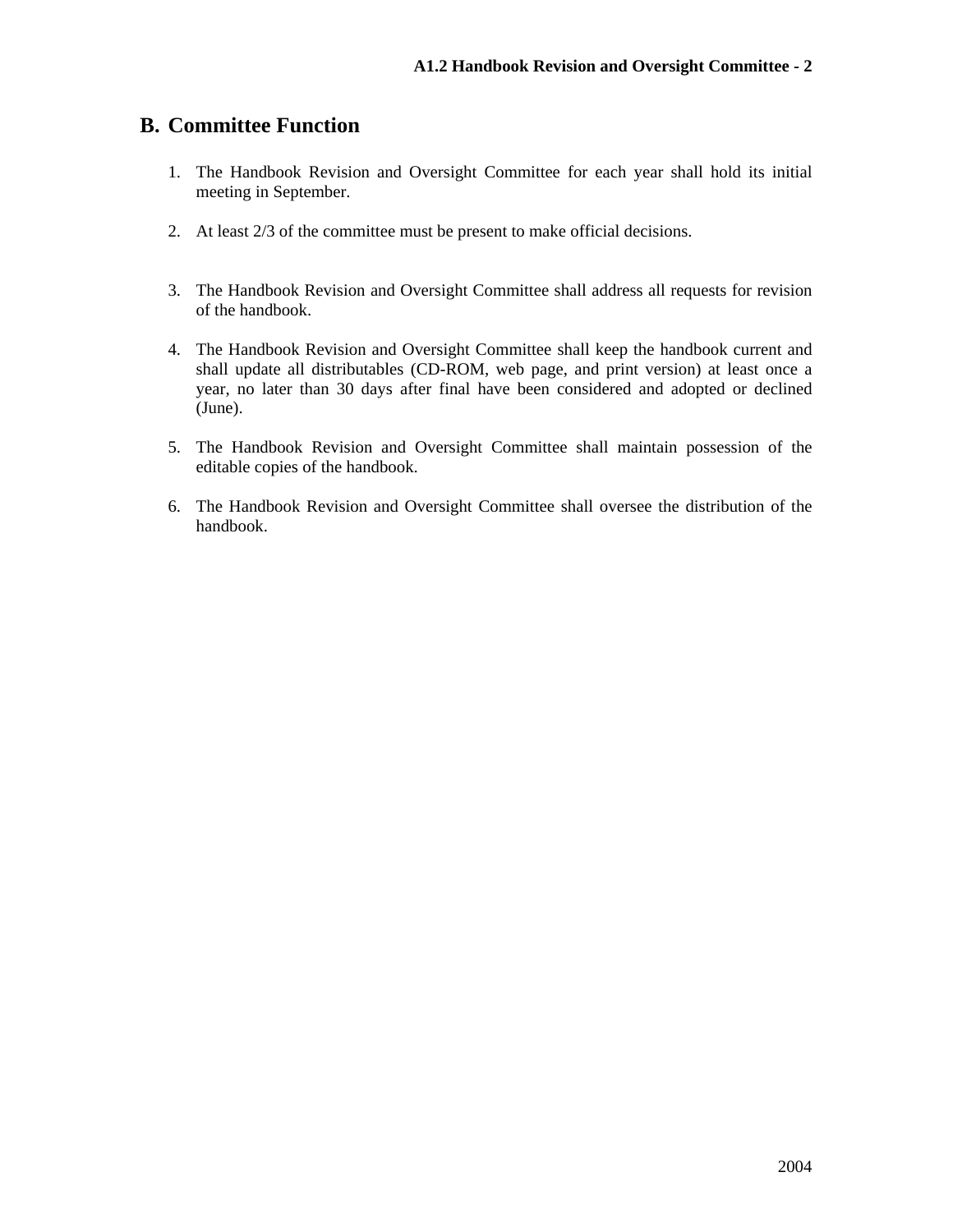## **A1.3 Process for Amending the Handbook**

- **A.** There may be occasions when new discoveries or editorial errors require immediate changes in the handbook. Suggestions for such changes are submitted to the co-chairs of the Revision and Oversight Committee, the President of the AFS, or the USFWS National Fish Health Coordinator. If the Committee co-chairs find that the suggestion clearly indicates that a current Handbook protocol may not produce an accurate result, the co-chairs will convene a meeting of the full committee at the soonest possible date and determine if an immediate correction is warranted. If a change is warranted, the co-chairs will coordinate the revision of the text and have it approved by the full committee. The corrected text will be provided to the USFWS; notification of the change will be included in the FHS newsletter; FHS members holding a current Blue Book subscription will be notified of the change by mail; and the changed text will be provided on the FHS web site until release of the next edition of the Blue Book. If initial review of a suggested change is not deemed urgent by the co-chairs or the Revision and Oversight Committee, it will be deferred and included in the normal revision process detailed below.
- **B.** At least sixty (60) days prior to their annual meeting (July), the Revision and Oversight Committee shall, through the new committee co-chairs, send out a notice to all USFWS Fish Health Center Project leaders and shall publish a notice in the AFS-FHS newsletter with the date of the annual review of the inspection handbook. Additionally, comments and concerns should be solicited at this time for discussion at the meeting. Individuals should be encouraged to include any new information that may need to be considered when evaluating their comments and concerns.
- **C.** Written requests for changes in the document or for discussion of concerns shall be submitted no later than thirty (30) days prior to the annual meeting (August) of the Revision and Oversight Committee. The requests and comments shall be submitted to the committee co-chairs who will then distribute them to the other committee members for their consideration prior to the meeting.
- **D.** Committee members shall search the appendix for related issues or position statements that have addressed these concerns or similar concerns. This shall be done to aid in determining the need to address a particular query due to changes in available information.
- **E.** At the annual meeting, the committee will hold discussions on each query to determine whether or not the issue merits further review.
	- 1. If the committee calls for no further review, the committee shall write a position statement to be incorporated with the query and added to Appendix 3. Additionally, the person submitting the query shall also receive a copy of the position statement.
	- 2. Should the committee decide the matter warrants further discussion a subcommittee shall be formed.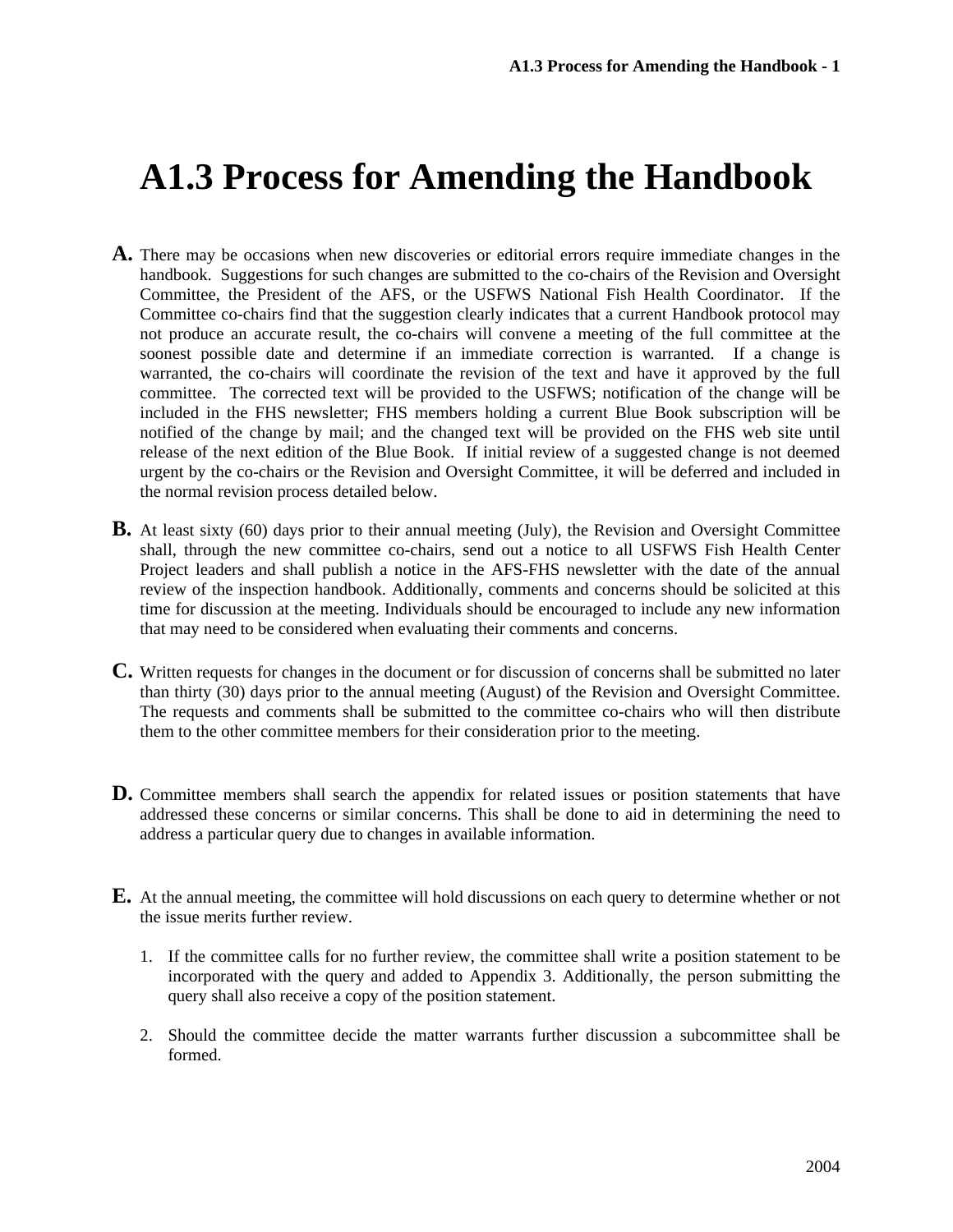- a. Subcommittees shall be formed with regard to the chapter under review (i.e. Bacteriology, Virology, and Parasitology), this will ensure consistency within any chapter. Subcommittees formed to deal with issues within Chapter 1, Chapter 2, Chapter 6, or Appendix 1 should focus on how changes will affect all sections of the handbook as these relate to all the other chapters.
- b. A member of the Revision and Oversight Committee shall chair each subcommittee.
- c. Each subcommittee will address all the queries regarding their chapter moved forward by the Revision and Oversight Committee.
- d. The subcommittees shall be composed of 6 to 12 members.
	- i. Members are drawn from both the USFWS and the AFS-FHS.
	- ii. Equal representation is not required on subcommittees; however, there must be at least two representatives of each organization on each subcommittee.
	- iii. The subcommittee chair will invite individuals to participate on the subcommittee.
	- iv. The invitees shall be experts or have extensive experience in the discipline being discussed.
	- v. The invitees shall represent a diverse area of the country and have a broad species interest, to ensure equal consideration of all potential culture situations.
- **F.** The subcommittee chair shall assemble the subcommittee, provide them with the queries to be addressed and any other material needed and schedule a meeting within 30 days of the annual meeting (October).
	- 1. At least 2/3 of the subcommittee must be present to make official decisions.
	- 2. The subcommittees shall determine again if the query needs to be addressed.
		- a. If it is determined by the subcommittee that the issue does not warrant action:
			- i. The subcommittee shall write a position statement explaining why this decision was made and it will be submitted to the Revision and Oversight Committee for inclusion in Appendix 3.
			- ii. The submitter of the query will also be provided a copy of the position from the subcommittee.
		- b. If the subcommittee finds the query needs to be addressed they shall:
			- i. Determine the most appropriate changes to be made to the document.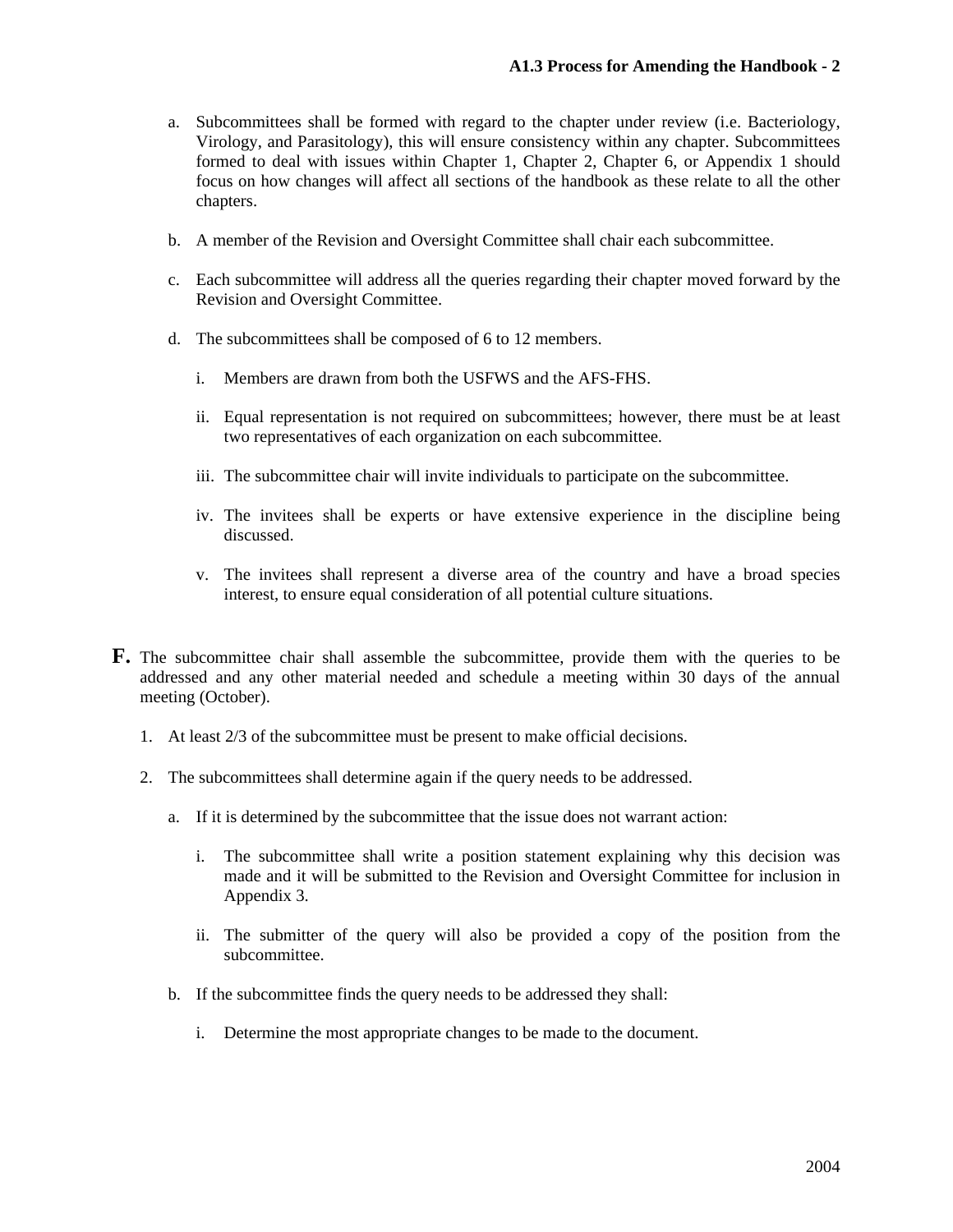- ii. Submit line-by-line recommendations in a position statement, which is delivered to the Revision and Oversight Committee within ninety (90) days of the subcommittee's first meeting (January).
- **G.** At this time, the Revision and Oversight Committee shall have thirty (30) days (Febuary) to review these changes and determine if they fit with the other parts of the handbook and are in-line with the purpose and intent of the handbook.
	- 3. If the committee accepts them:
		- e. The Revision and Oversight Committee co-chairs make the changes to the handbook.
		- f. The changes as well as the subcommittee position statement are added to Appendix 3.
		- g. The individual submitting the query shall receive a copy of the position statement and notice of the subsequent changes to the handbook.
	- 2. If the Revision and Oversight Committee rejects the suggested changes, they shall supply a written position statement for these actions to the subcommittee chair, who in turn shall provide it to the subcommittee members.

**H.** The subcommittee shall have an additional sixty (60) days (April) to:

- 1. Resubmit their changes by submitting a new position statement to the Revision and Oversight Committee through the subcommittee chair.
- 2. Drop the changes and issue a new position statement for inclusion in Appendix 3.
- **I.** The revision and oversight committee shall have thirty (30) days (May) to re-review these changes.
	- 1. If the new submittal is accepted by the Revision and Oversight Committee, they shall:
		- h. Write a position statement.
		- i. Make the changes to the handbook.
		- j. Add the changes well as all position statements to Appendix 3.
		- k. Supply the query submitter a copy of both the position statement and the subsequent changes to the handbook.
	- 2. If the submission is once again rejected, the Revision and Oversight Committee shall:
		- a. Provide a position statement, which shall be included in Appendix 3 and a copy provided to the individual that made the request.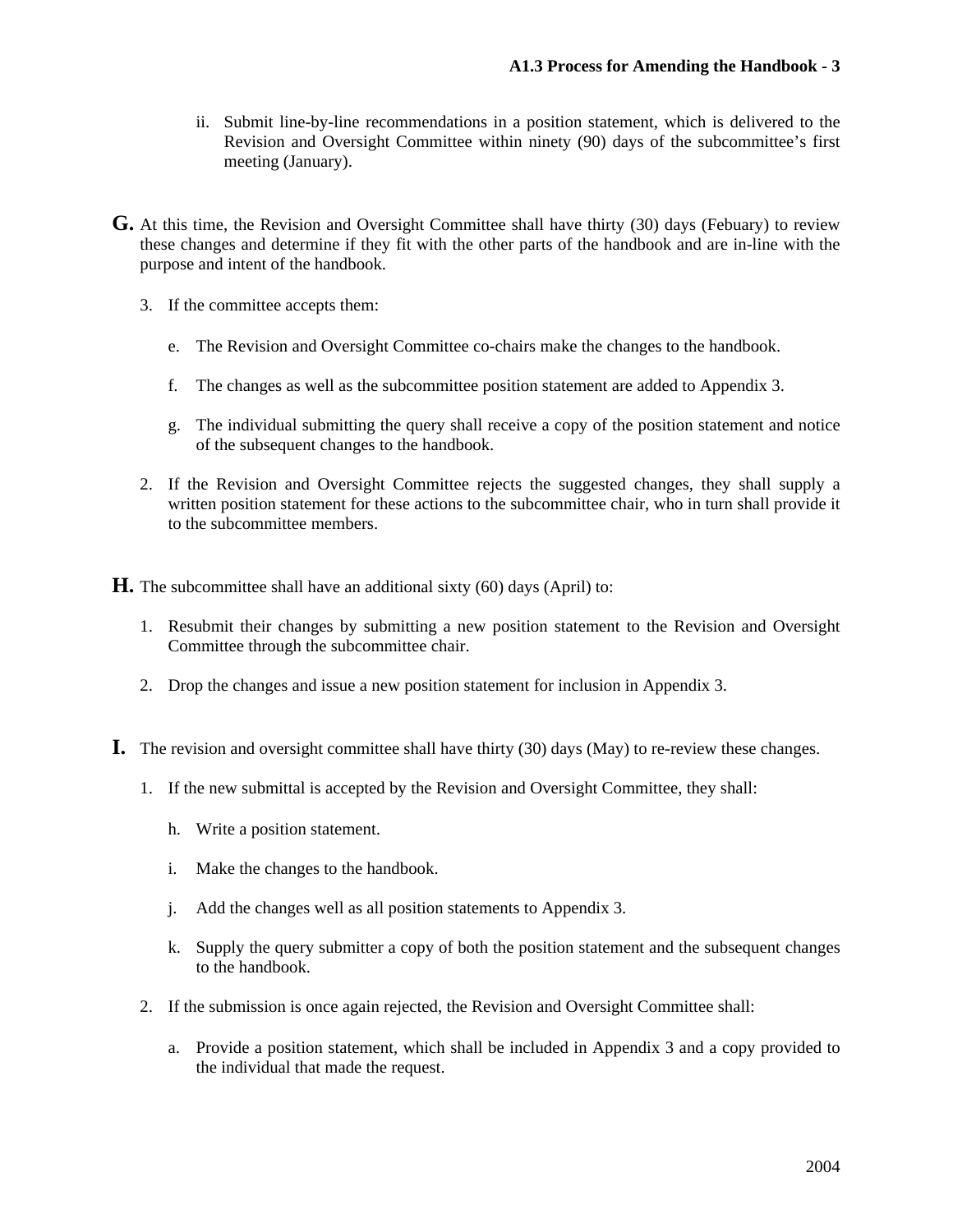- b. The request will then be considered closed and will only be reconsidered if re-submitted in the future.
- **J.** Position statements may be written by any member of the subcommittee or Revision and Oversight Committee and signed off on by all committee members before being added to Appendix 3. It is essential that all opinions, including those dissenting from the decision, be included in the position statement.
- **K.** The Revision and Oversight Committee shall have thirty (30) days (June) to incorporate all accepted changes, add appropriate information to Appendix 2, add the position statements to Appendix 3, and release the new version of the document.